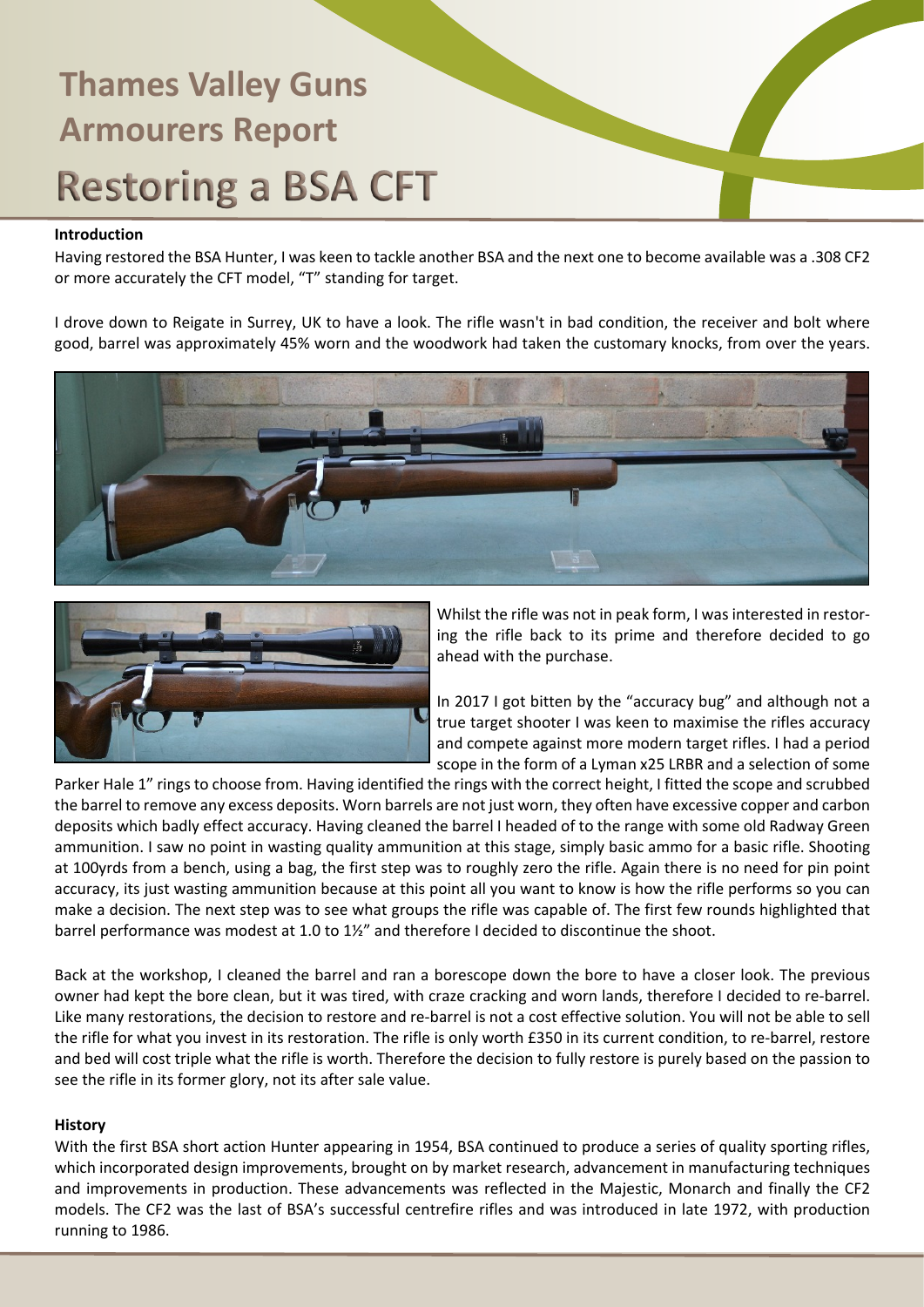Unlike previous models such as the Majestic and Monarch, the CF2 was not a product update but a completely new design. The rifle was exceedingly well made, the new bolt design was forged from a single ingot and incorporated a full length precision rib which supported the bolt throughout its full cycle. The receiver was also machined from a solid forging with the bottom of the receiver being flat to permit better bedding and less flexing caused by the stresses of firing.

Initially launched in .270 Win and 30.06, other popular calibres soon followed such as .308, .243, 7x57, .222 and magnum calibres such 7mm and .300WM. However all these rifles were in a sporting or hunting configuration and at the beginning of the 1980's, BSA introduced a single shot target model in 7.62 NATO, which they designated CFT. Mechanically the rifle differed from the sporting rifles by having a heavy target barrel, no magazine well and a large target stock. So successful was this design, that BSA designed a Sniper prototype, but I have been unable to find a picture of it and I believe BSA discontinued its centrefire rifle range, before it could be brought into production.

### **CFT Receiver**

The receiver is machined from a solid steel ingot and is 8½" long and 1¼" wide. The barrel screws into the receiver in the traditional way. Running internally down either side of the receiver, are the guides for the bolts twin locking lugs, which when fully engaged, rotate and locked in corresponding lugs in the receiver. However what is unique on this rifle





is a guide rib that seats behind the left hand locking lug and runs the full length of the bolt to the rear of the bolt handle. The purpose of this guide rib is to produce stability and avoid "bolt wobble" as typically found on Mauser actions.

The safety locking lug is the bolt handle recess at the rear of the receiver. The loading/ejection port is a shade over 3¼" and is designed solely for the 7.62mm NATO cartridge. The upper receiver has a 17mm scope rail, but unlike earlier BSA models has a number of recoil lugs to correspond with the Parker Hale rings of the day. Rail dimensions where reflective of the period and where designed for the British Parker Hale rings, fine for commonwealth countries, but less prolific in the America's which probably cost BSA considerably in lost sales.

The lower receiver is secured to the stock via the traditional master screws and a single recoil lug. The bottom of the receiver is flat for a accurate and strong receiver to stock bond. The lack of a magazine well adds to the rigidity of the receiver design and therefore increases accuracy. To the rear of the receiver is the trigger assembly well, where the one piece trigger unit is secured using two pins.

On the left of the receiver is the gas vent, the word CFT, serial number 151 and the corresponding proof marks. Overall machine finish is to a high quality with a deep traditional bluing.

In summary the receiver is an excellent, strong design with a high quality finish, minimal parts and a smooth cycling action. As I had fitted a new stainless steel barrel and to improve the rifles overall appearance, I had both the barrel and receiver cerakoted as can be seen in the images above.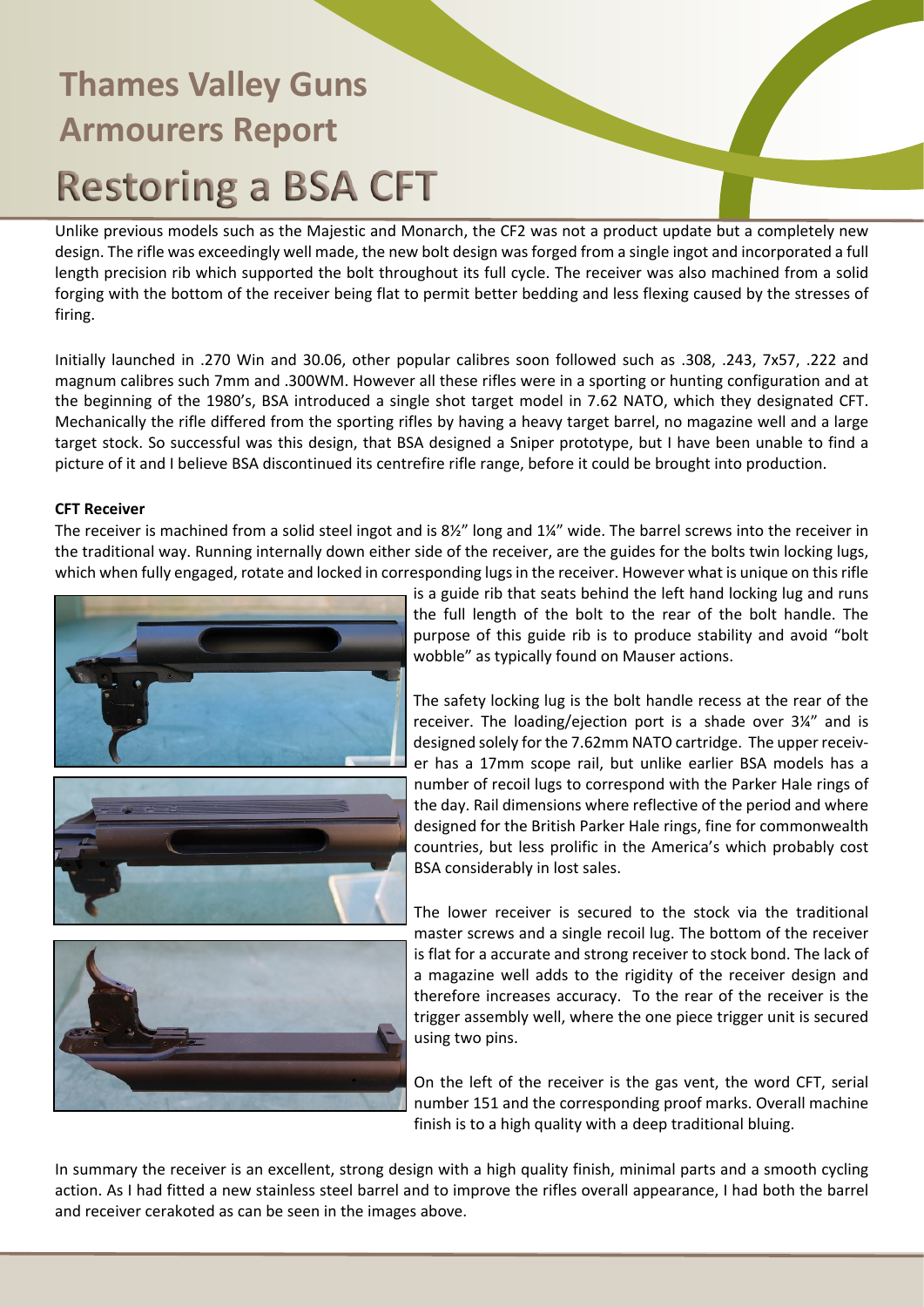

#### **Trigger Assembly**

The early BSA trigger assemblies were quite unique for there time in that it was a one piece unit that contained the trigger, trigger pawl, sear, sear trip, various springs and ejector. With the introduction of the CF2 models the trigger unit had been improved slightly. The side plates now consisted of a two steel plates with the axis pins supporting the working parts and the safety catch. The sears secondary role is to act as the bolt stop but unlike earlier models, the whole unit was secured in the trigger well with two roll pins.

On the CF2, the safety catch is part of the trigger assembly and the safety can only be applied when the firing pin is cocked. When the bolt is cocked and

closed, applying the safety catch also locks the bolt in the closed position. However applying the safety catch, when the bolt is open, allows the bolt to be cycled and thus clearing of the chamber.

#### **Removing the bolt**

Removing the bolt differs from model to model. In the case of the BSA CF2/CFT. Simply open the bolt and depress the trigger. Keeping the trigger dressed will allow you to remove the bolt.



#### **Bolt**

As mentioned earlier, the CF2/CFT models where an all new design, which was also reflect in the bolt assembly. Whilst the bolt uses the traditional twin locking lugs, unlike the Hunter series, the claw extractor has disappeared and has been replace by a spring loaded extractor located in the bolt face, something which was carried forward from the Monarch models.

The recessed bolt face also houses the ejector and when the bolt is fully closed, it is completely encased in the rear of the barrel, making for an extremely strong and safe design. Like previous designs, the cranked bolt handle and bolt body are part of the same forging, which adds considerable strength to the design. The purpose being, that the bolt handle acts as the third safety lug, when engaged in the receiver. However I have seen shooters grind down the bolt handle to increase the clearance for the scope, not realising this is a dangerous practice when the bolt handle acts as the safety lug.

As previously mentioned in the receiver section, a unique feature to the CFT and CF2 was the introduction of the bolt rib, which runs along the entire length of the bolt. The purpose of this rib is to act as a guide and prevents bolt wobble which was common in Mauser type designs.

Compared to older models, the steel cocking piece has a new profile, and contains the firing pin and the gun state indicator. The gun state indicator is a brass plunger which protrudes from the top of the cocking piece. When the action is cocked, it protrudes and when the firing pin is released it lays flush with the surface, thereby giving a clear state as to the rifle condition.

As previous models, the bolt cocks on opening and therefore lifting and rotating the bolt body, cams the firing pin to the rear and engages in the bent on the bolt body. At the same time the cam on the top of the bolt handle engages in a corresponding cam in the receiver, which in turn generates primary extraction.

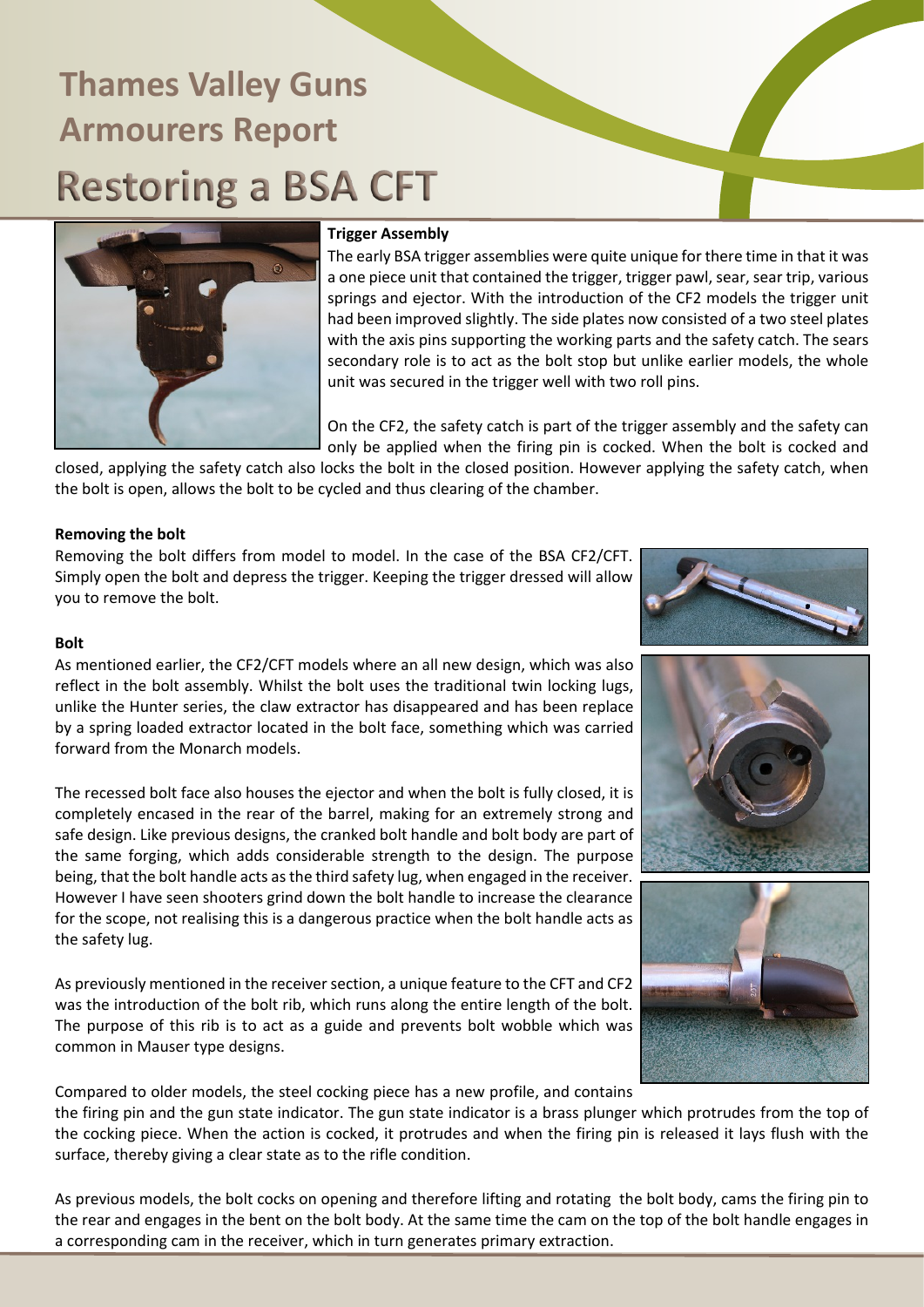The bolt has now reached its maximum rotation, the main locking lugs have disengaged and it is now possible to pull the bolt to the rear. Rearward movement of the bolt is arrested by the sear as it engage in the bent on the bottom of the bolt body. The position of the bent or recess in the bottom of the bolt body varies depending on the rifles calibre. In the case of the 7.62 NATO cartridge, the bolt is withdrawn past the rim of the cartridge, the sear rises and engages in the bent and rearward movement of the bolt is arrested.

Having overcome primary extraction and the firing pin has been withdrawn, the empty case is extracted from the chamber and is held on the bolt face by the extractor. The bolt face ejector is kept depressed until the empty case clears the ejection port. At this point, it is allowed to raise under the influence of its spring, push the rim of the cartridge, pivot it around the extractor and eject the empty case away from the rifle.

Unlike the CF2, the CFT is single shot and has a solid steel loading tray which is integral with the receiver and aligned with the bore, therefore there is no feed ramp. The shooter places a round on the tray and and pushes the bolt forward. The cartridge is fed into the chamber until forward movement is halted by the chamber shoulder. The bolt continues forward slightly as the ejector is depressed and the rim of the extractor overrides the cartridge rim. Forward momentum is halted and the bolt handle is rotated, the firing pin bent engages on the sear and the locking lugs, lock into the corresponding lugs in the receiver. Whilst the trigger can be depressed at this stage and the firing pin released, the firing pin cannot strike the cartridge until the bolt handle is fully depressed, thus ensuring mechanical safety.

In summary this is a nice bolt, cycling is smooth, ejection is highly effective, the safety catch engagement is positive and easy to apply and the gun state indicator is highly visual and easy to detect in the dark. However an Armourers note, when new, spring loaded plunger type extractors are extremely effective at ejecting a empty case away from the rifle, regardless of what speed the bolt is withdrawn, however as these springs wear and are effected by age, effectiveness drops of rapidly and the empty case is dropped within the receiver, until the spring is replaced. Fixed ejectors remain effective throughout the life cycle of the rifle.



#### **Barrel**

The original tapered barrel is 27" long and is 1.8" at its widest point and narrows 0.8" at the muzzle. Although the original barrel shot well, it had seen years of use and a good way to describe its condition is that "it was on the wrong side of 50" and therefore I decided to have it re-barrelled. I mentioned previous this is not a cost effective solution as a new barrel costs more than the rifle is worth. Therefore this decision is based solely on the decision to restore a classic rifle. The new barrel was to have the same dimensions as possible to the original and to be fitted with the same foresight assembly.

Around the chamber of the original barrel was the various proof marks, which with the new barrel have been replace by the current proof marks and their dates.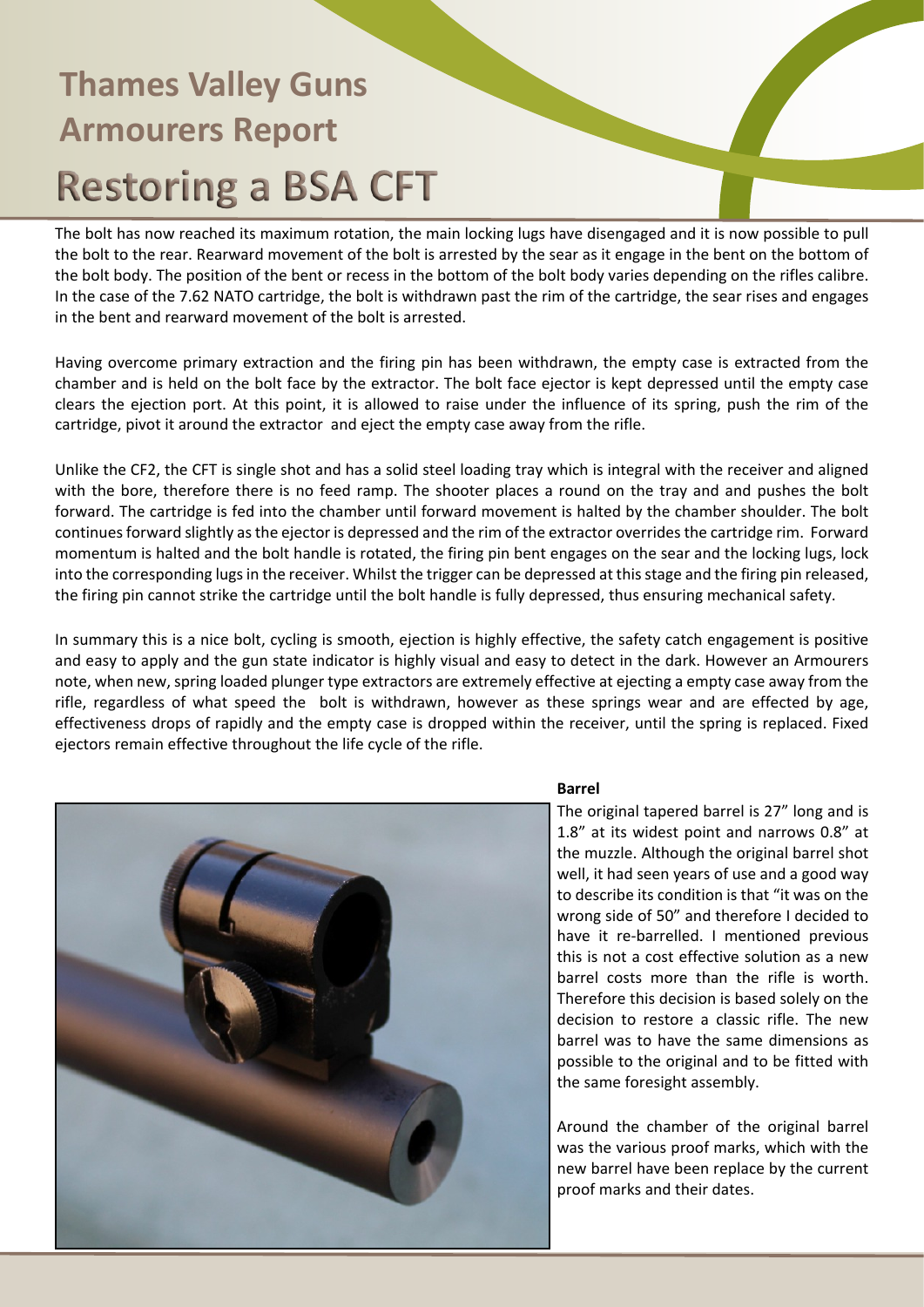### **Stock**

The CFT stock differs considerably from its CF2 counterpart. It is much bigger, heavier and designed from the outset as



a target stock. As there is no magazine, there is no magazine well. The stock is fitted with a accessory rail, which in its day would accommodate a sling and hand stop. The pistol grip is more pronounced and the butt has an enlarged cheek pad and an adjustable recoil pad.



The original stock was in beech and had been finished with a dark lacquer. As with many classic rifles this dark lacquer finish had many transit marks reflective of its age and therefore I decided to remove it and return the stock to its natural beech finish.

As with most rifles of the period, the original

stock was not bedded and was seated directly into the wood, therefore to maximise the rifles performance I pillar bedded the action as can be seen in the image above. BSA was an innovative rifle company, therefore you must ask, why did manufacturers not bed their rifles to get the best performance from them, I appreciate modern epoxy resins where not available, but why use not use an aluminium block or pillars to improve accuracy. I don't know the answer, but I guess it was probably a combination of things such as cost, wrong time-wrong place, shooting altitudes and concepts.

### **Accuracy test**

As mentioned at the beginning of this report, my initial ranges test at 100 yards, had produced 1-1.5" groups using Radway Green, (EX MOD) ammunition. As the rifle was fitted with a new barrel, some "running in" was required, plus I decided to carry out some load preparation. I chose N140 and RS52 as the two powders of choice. Using Lapua brass







and Sierra 155gr bullets I produced 50 rounds with each powder and headed off to the range with my chronograph and cleaning rod.

Best results where 44.5gr of N140 and 45.5gr of RS52 and whilst there was little in it, N140 had the edge and therefore back at the reloading bench, I produced a fur-

ther 50 rounds using N140. The next trip to the range, shooting fully supported and at 100 yards produced the following three round groups.

In Harold Vaughn's book "Rifle accuracy facts" an average of 8-10 five round groups produces the most accurate data, however I do not have the time, therefore my approach is hardly the most scientific, however the average for these three, three round groups was 16.6mm. The fact that this rifle and my shooting ability can produce these groups was perfectly acceptable for me.